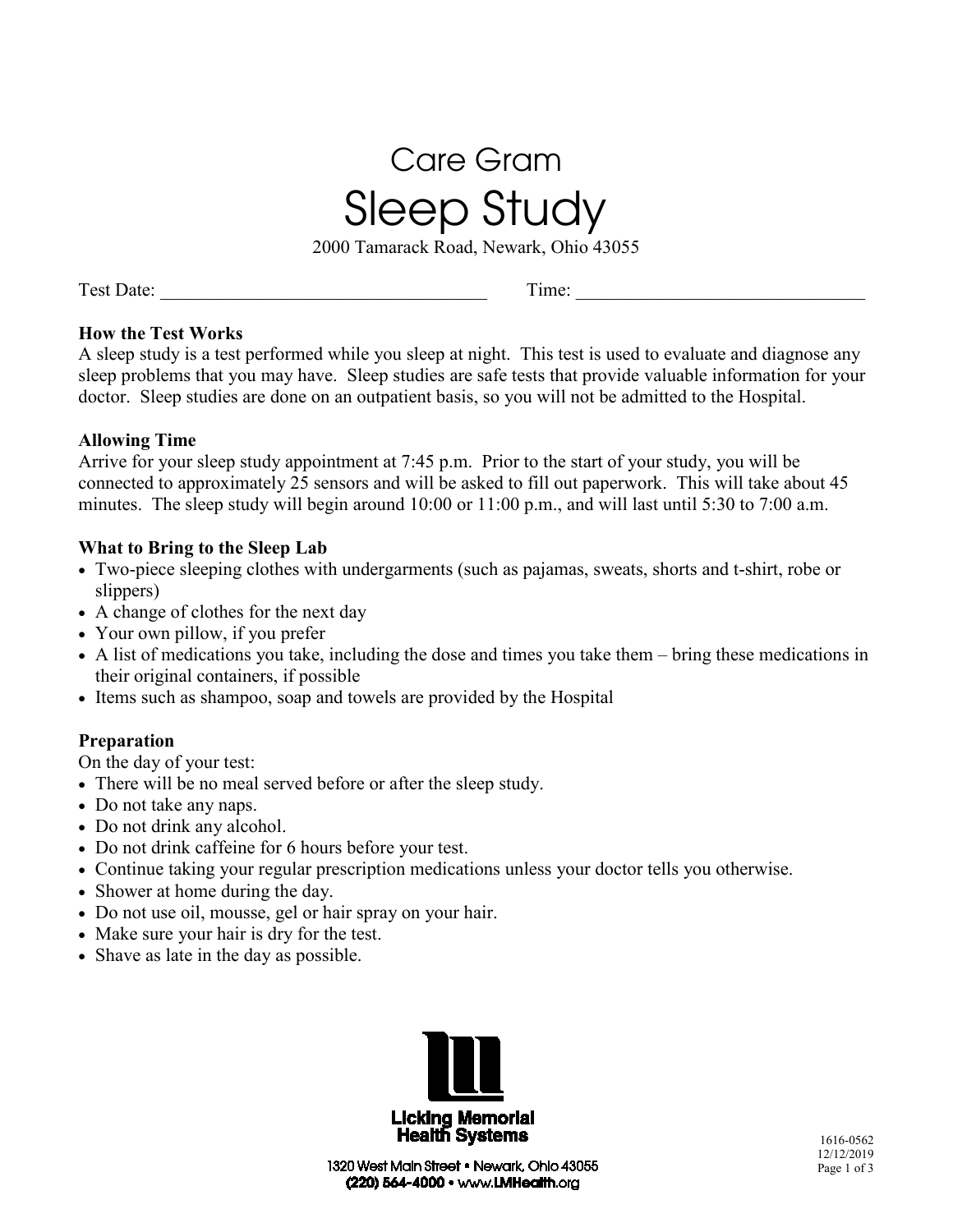If you have a severe head cold or an upper respiratory tract infection, please call the office at (220) 564- 1805 or (220) 564-2388 after 4:30 p.m. Your sleep study may need to be rescheduled.

#### **Registration**

The Sleep Lab is located inside the Licking Memorial Hospital – Tamarack building at 2000 Tamarack Road. Please report to the Sleep Lab promptly at 7:45 p.m. The entrance to the Sleep Lab is located on the right side of the building adjacent to the Newark Medical Office Building. Push the call button to notify a lab sleep tech of your arrival. Once inside, follow the signs to the Sleep Lab on the first floor.

#### **In the Sleep Lab**

- No smoking is allowed at any time during the sleep study.
- You will be given a pleasant, private room with a TV.
- You will be given some paperwork to complete this will help with your treatment.

After the paperwork is completed, you will be asked to change into your sleep attire. Before the sleep study begins, the technologist will provide you with information on sleep disorders and possible treatments. A common treatment that may be used

during your visit is called Continuous Positive Airway Pressure or CPAP. The technologist can show you the equipment and explain the purpose. If you have a lot of breathing problems during the first half of the night, CPAP will be tried during your visit.

#### **Before the Sleep Study**

The technologist will apply several small discs, called electrodes, and monitors to record your sleep patterns. The setup for the sleep study is painless. You may watch TV or read while it is done. Before the sleep study can begin, the technologist must apply these small discs called electrodes to your body for recording sleep and other functions. You will have the following connected to your body:

- Nine electrodes are glued on your head
	- o You do not need to cut or shave your hair
	- o The glue dissolves with water in the morning
- Five electrodes are taped to your chin and the temple area
	- o These electrodes record eye and chin movements
- A breathing sensor is taped to the area between your nose and top lip
	- o This sensor monitors your breathing and does not block your airway
- Adhesive electrodes are attached to your shoulder and the side of your chest
	- o These monitor your heart during the night